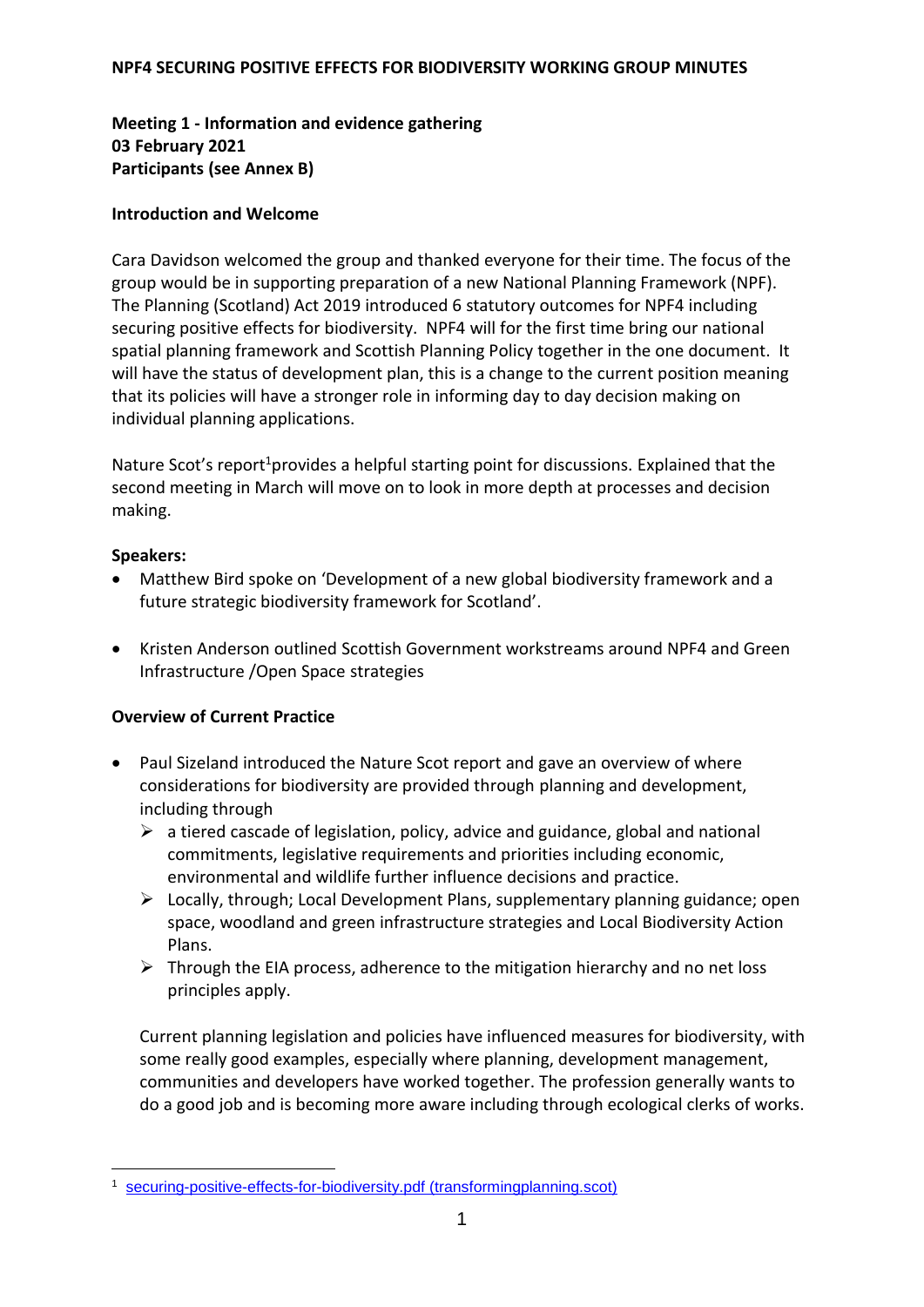However, developers understandably do what is required. Before and after comparisons are hard to assess even if the outcome looks good for biodiversity Examples of biodiversity enhancement interventions are wide ranging in type and scale, and vary from site to site. These include, amongst others; LanghopeRig Windfarm Scottish borders, New Brustane Edinburgh, Countesswells, Aberdeen and the Forth replacement crossing.

# **Case study 1.** – Delivering PEfB – Richard Holland

Homes for Scotland is the voice of the home building industry in Scotland, representing over 200 companies and organizations which together deliver more than 90% of the country's new homes.

Home builders recognise the twin emergencies of climate change and biodiversity loss. In the absence of a unified national approach to improving biodiversity, a variety of good practices have emerged from Home Builders and authorities, however more can be done. This is an opportunity to pool our collective resource, identify key areas of focus, and develop a detailed national strategy for delivery of interconnected outcomes.

Examples of good practice include making PEfB part of Taylor Wimpy's Culture and Values and showcasing their Design Guide: Approach to place making, internal Guidance; A home for nature and a Guide to green infrastructure. [The Berkely Group Nine Concepts for](https://www.berkeleygroup.co.uk/media/pdf/a/n/The_Nine_Concepts_-_Making_space_for_nature_and_beauty.pdf)  [placemaking.](https://www.berkeleygroup.co.uk/media/pdf/a/n/The_Nine_Concepts_-_Making_space_for_nature_and_beauty.pdf) [RSPB/ Barratt home Guidance: Bringing your garden to life.](https://www.rspb.org.uk/globalassets/downloads/documents/gardening-guide/001-barratt-garden-guide-final.pdf)

There are a range of opportunities & areas of focus. Need to consider the importance of a unified national approach; measuring the baseline; agreeing mitigation. Emphasised industry need for up-front understanding of what is required so costs can be built in from the outset.

# **Case Study 2.** – Delivering PEfB –Deryck Irving

Green Action Trust has wide ranging experience. Central Scotland Green Network is a National Planning Framework 3 National Development, however challenge has been to translate this into Local Development Plans and Open Space Strategies.

The trust have worked on and supported biodiversity projects and programmes from single sites through to landscape scale interventions – for example: Inner Forth Landscapes Initiative, John Muir Pollinator Way, Biodiverse raingardens and East Carmuirs Park. The Planning System is not seen as a barrier for these projects but more needs to be done to ensure planning facilitates project delivery on the ground.

Need to better align processes across Development and Land Use planning to support biodiversity e.g. most LDP planning guidance on biodiversity does not link well to LBAPs – there are exceptions (e.g. Falkirk).

Current challenge that supportive planning policy on biodiversity (and green infrastructure more generally) is not translating into delivery on the ground. Green infrastructure can be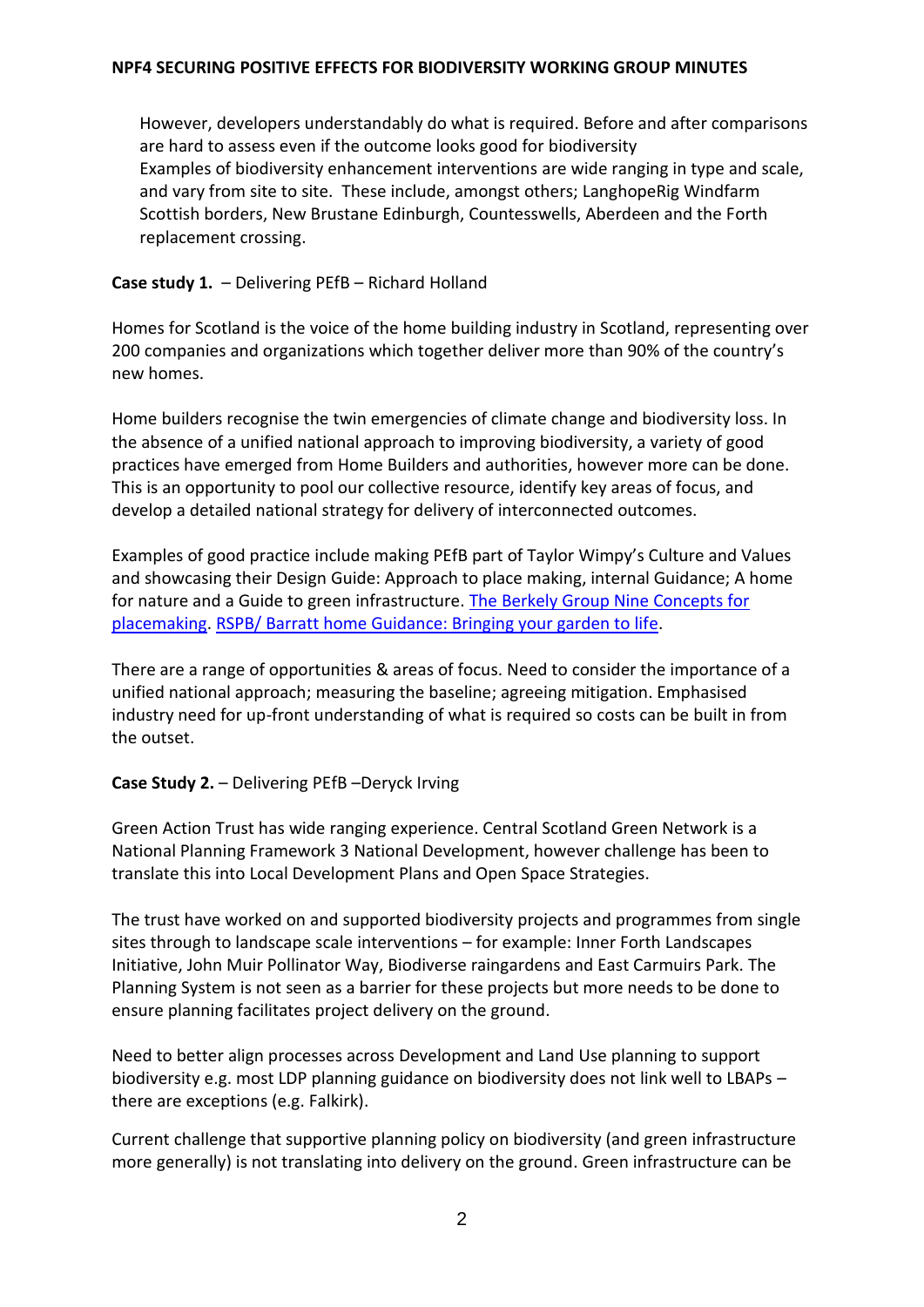seen as optional or as an element that can be negotiated out, with tensions arising between local mitigation and the need for wider, landscape scale action and a need for a better understanding of spatial priorities and opportunities for biodiversity.

Good practice examples including the Kent Coalition and greater Manchester were mentioned.

Need to consider where we want more detail and clarity – e.g. can we build in understanding of what is needed at the point of land acquisition?

## **Discussion Session 1** Chaired by Emma Hay & Julie Dewar

Group were asked, if there *are there other examples of good practice – locally or internationally? What can we learn from current practice relevant to NPF4?*

- [Loch Lomond partnership plan](https://www.lochlomond-trossachs.org/park-authority/publications/national-park-partnership-plans/) Glasgow looking at using that process for Pollock country park
- Work on **Place Plans** in **LLTNP** has identified opportunities raised by communities for improvements.
- Consenting for large scale renewables projects and opportunity to work with communities for improvements and enhancements.
- [Cunnigar](https://www.visitscotland.com/info/see-do/cuningar-loop-woodland-park-p1498501) example linked to Commonwealth Games the Games acted as a catalyst.
- Fife and work along the river [Leven,](https://www.sepa.org.uk/media/456676/2ppa5leaflet.pdf) Cunnigar loop and Clyde [Gateway,](http://www.clydegateway.com/latest-news/) good examples of what can be done with VDL – (point that struggling to find funding for phase 2).
- [Clyde Mission](https://www.gov.scot/publications/clyde-mission/) is another opportunity but risk of 'zombie projects' needs if funding is only available short-term / need to ensure focus on securing long-term delivery.
- **COP26** is generating lots of projects in the Glasgow area, particularly around tree planting – risk if long term maintenance or sustainability of the trees isn't secured from outset / need to ensure local community buy-in. Right trees knowledge needed to ensure carbon benefit. – Particularly important in an urban setting.
- [Building with nature](https://www.buildingwithnature.org.uk/about) voluntary standards initiative that came out of a collaboration between Gloucestershire Wildlife Trust and the University of the West of England. It can be expensive to engage with that process to get a "kitemark"
- SEPA was exploring with [Nestle Landscape enterprise networks.](https://media.sepa.org.uk/media-releases/2020/scottish-environment-protection-agency-sepa-signs-sustainable-growth-agreement-with-nestl%C3%A9-uk-and-ireland.aspx) Piloting in south of scotland. Trying to link business environmental needs ( where the money is) to opportunities in communities - offsetting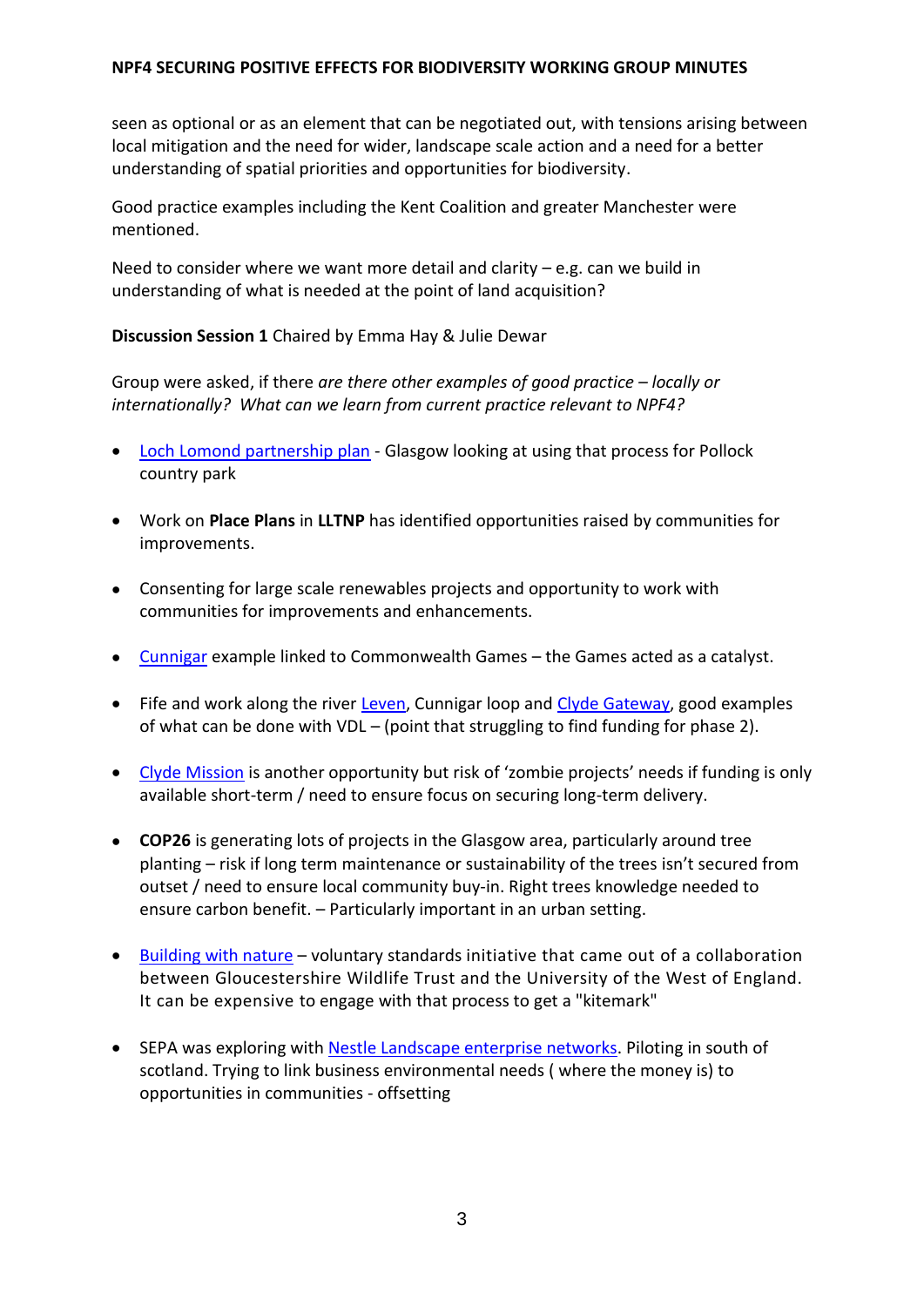- Peatland restoration variety of case studies available. £2.5m investment into peatland restoration across Scotland. [https://www.scottishrenewables.com/publications/739](https://www.scottishrenewables.com/publications/739-wind-power-and-peatland-enhancing-unique-habitats) [wind-power-and-peatland-enhancing-unique-habitats](https://www.scottishrenewables.com/publications/739-wind-power-and-peatland-enhancing-unique-habitats)
- Natural capital approaches example of flood alleviation project which incorporated nature based solutions.

## General comments

- It is a competitive market (for developers) and policy needs to be understood and built into land value / costs need to be understood from outset.
- Clarity and consistency needed, with scope for flexibility at local level.
- Good examples out there but biodiversity is in decline current approach / legislation aims to limit overall loss. Need to build cross-sectoral understanding, NPF needs to set out new standard.
- View that outcomes should focus specifically on biodiversity, with wider benefits flowing from that.
- Need to secure permanent effects, English approach goes for 30 years but this isn't long enough in ecological terms. Role of education in securing long-lasting benefits.
- Role of development briefs in early dialogue [between applicant / PA] but need to manage timescales. Limitations of planning obligations / s.75 agreements to securing PEfB. For example, can't require public to manage private gardens in a particular way.
- Offsetting isn't a substitute (for the mitigation hierarchy) don't want to blight whole areas.
- Wider regulatory processes can have limitations Habitats Regulations Appraisal for example doesn't always allow opportunity for influence if no significant effects identified.
- NPF will set more policy nationally and free up time for LDPs to get into more spatial issues, upstream master planning and design.
- Building with nature standards are voluntary and independent but seen as an add on which require companies to go beyond what is required - developers doing what is required rather than what is possible - we need a balance
- We can learn from the English approach in relation to potential for collective pots of money for offsetting/ enhancing good quality sites – getting the best value for biodiversity
- We already have 6 principles of successful places, we need to embed green thinking in those principles.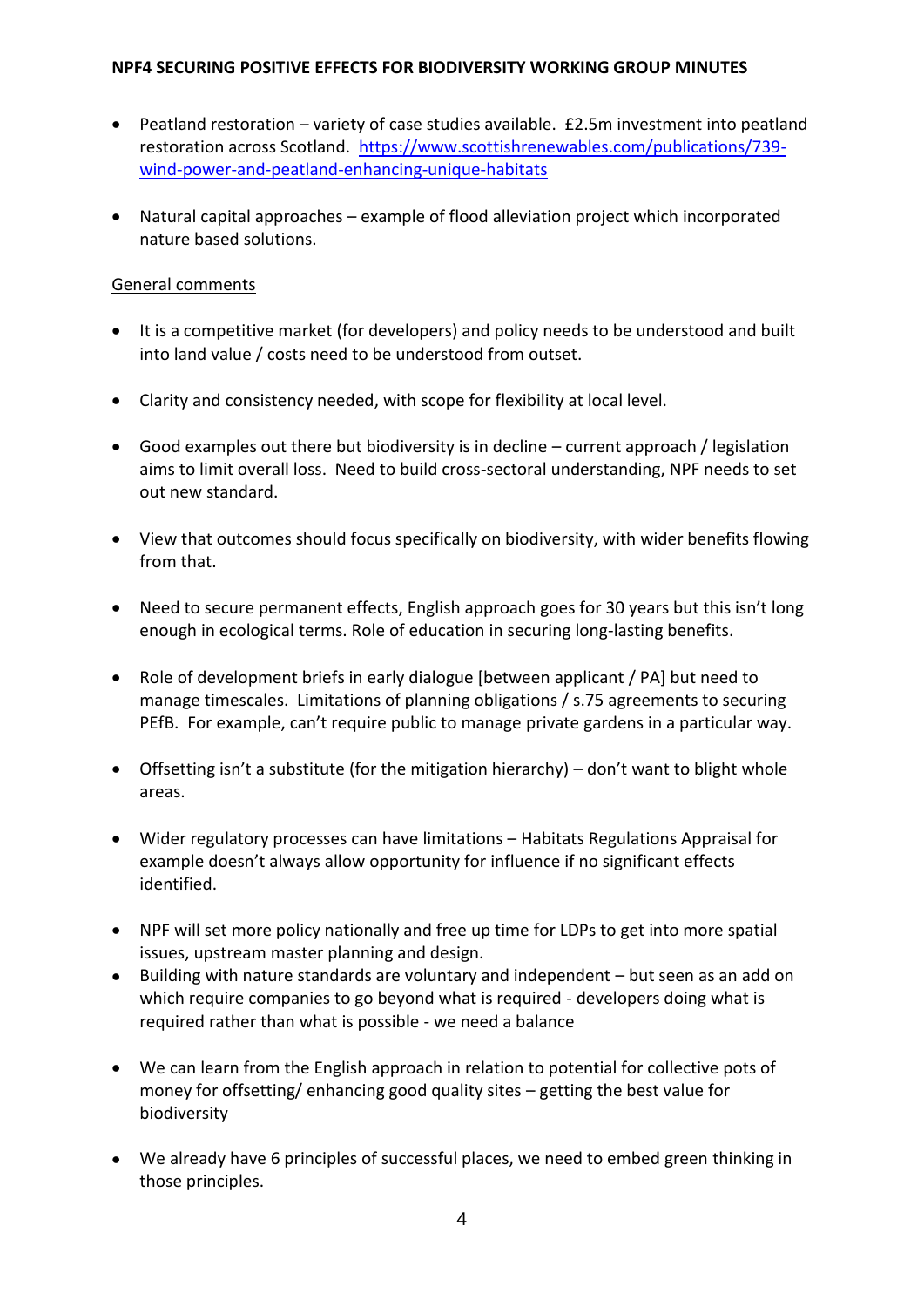- Need more upfront and prescriptive place making principles to carry through to Development Management. This could add more weight to a refreshed Designing Streets, to include biodiversity and nature based solutions.
- Need to change the way we talk about 'Biodiversity' to Nature based solutions which can open up conversations about place and help engage communities.
- Need to consider how we measure, e.g quality not quantity. Not about counting space, but the quality of place, its accessibility and whether or not you feel welcome.

## **Introduction to options and approaches** – **Simon Brooks**

Simon provided an overview of the options in the NatureScot paper '*Delivering Scotland's Ambition to Secure Positive Effects for Biodiversity'* [securing-positive-effects-for](https://www.transformingplanning.scot/media/2131/securing-positive-effects-for-biodiversity.pdf)[biodiversity.pdf \(transformingplanning.scot\).](https://www.transformingplanning.scot/media/2131/securing-positive-effects-for-biodiversity.pdf) Noted that 'options' are not mutually exclusive (a combination of options may be applicable), some options lend themselves to being tailored through the LDP, and some of the examples used as illustrations have a wider focus than just biodiversity.

The NatureScot paper does not consider the strengths / weaknesses of the various options, but suggests a good approach should provide certainty, clarity, consistency and confidence for planners and developers alike.

## **Discussion Session 2** Chaired by Keith McWhinnie and Stuart Mearns

Group were asked to consider, in response to the NatureScot paper: *Is there anything missing/ what further options do you see? What further information or evidence is required to inform NPF4?*

- Need to join up delivery for nature. View expressed by group member that a Scottish Nature Network is needed.
- Need to think strategically for long term example of woodland habitat creation where knowing early on where big schemes will be allows individual projects to tie-in. Need for national understanding of where there are opportunities for off-setting.
- Most sites need to find a balance to deliver as much as possible need to direct off-set to where locally will have most impact.
- Need to align land use planning / development planning to ensure opportunities are known. Regional Spatial Strategies as opportunity to link up.
- Site briefs, LDPs can set out up front requirements and set out where planning obligations may be required.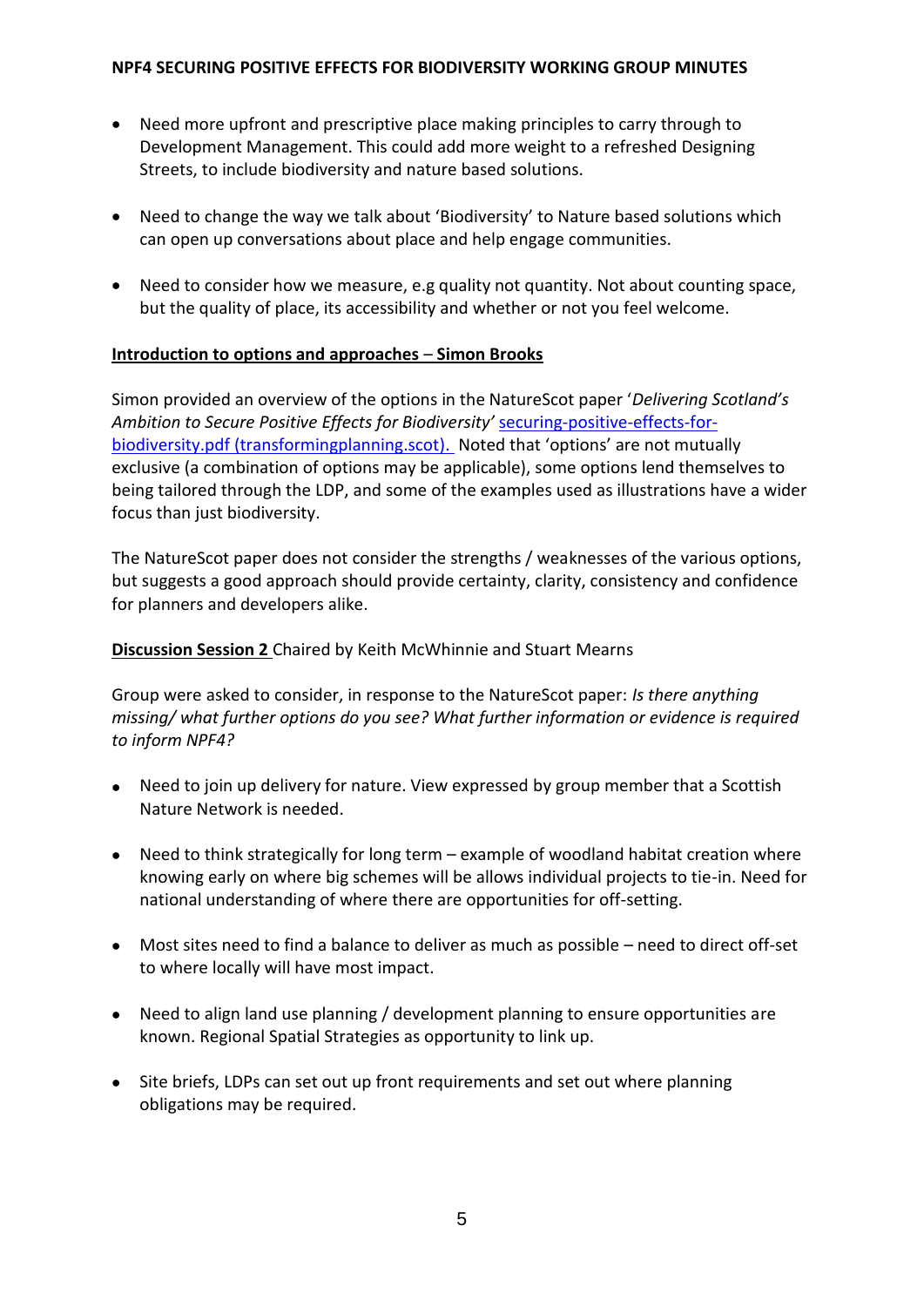- Need to consider education and resourcing. Local designations for example often brought together / rely on local volunteers. Need to consider local authority skills and resource post-austerity.
- Local Biodiversity Action Plans need to link to LDPs, importance of local knowledge.
- View expressed that 'mathematical' / metric approaches don't work.
- View expressed that use of metrics can help deliver a proportionate approach.
- Meadowbank (Edinburgh) example example of innovative solutions which reduced cost and improved nature value. Quality rather than quantity is important.
- Opportunities from VDL lots of biodiversity already exists, typically in urban areas where proximity to green space is important.
- Need to consider legacy. Well-being economy can lead to valuing [biodiversity] in different ways.
- Need to be clear and understand how we can make the most of our interventions and improve what we have already in place. Example [Kew garden report right tree in right](https://www.kew.org/about-us/press-media/10-golden-rules-for-restoring-forests)  [place at right time.](https://www.kew.org/about-us/press-media/10-golden-rules-for-restoring-forests)
- Need to acknowledge urban ecosystems as a legitimate target for ecosystem restoration. For example off-setting could be targeted at retrofitting 'green' into our grey.
- Need to strengthen long term stewardship by working across silos, e.g. with Scottish Land commission and community land Scotland for instance.
- Need to consider use of LDP & OSS as key asset management tools. They can apply across blue, green & grey open spaces from rural to urban.
- Importance of evidenced based/ upstreaming approach, and levering funding e.g. Benefits of positive/ quality places can improve your mental health and wellbeing. This saves the NHS money – however funding isn't allocated on this basis.
- Importance of unlocking/ using data to inform and evidence based approach to decision making and ability to demonstrate benefit, monitor, manage and sustain– Glasgow [dashboard example](https://glasgowgis.maps.arcgis.com/apps/dashboards/d11c42a0a9d2416ba231392e6798e0ba)
- Need to ensure we are looking at the twin challenges of Biodiversity and climate change in an integrated way.
- Recognition of a need for a national approach, that gives clarity to developers and decision makers from the outset. This should help reduce tension and time taken to resource negotiation with developers.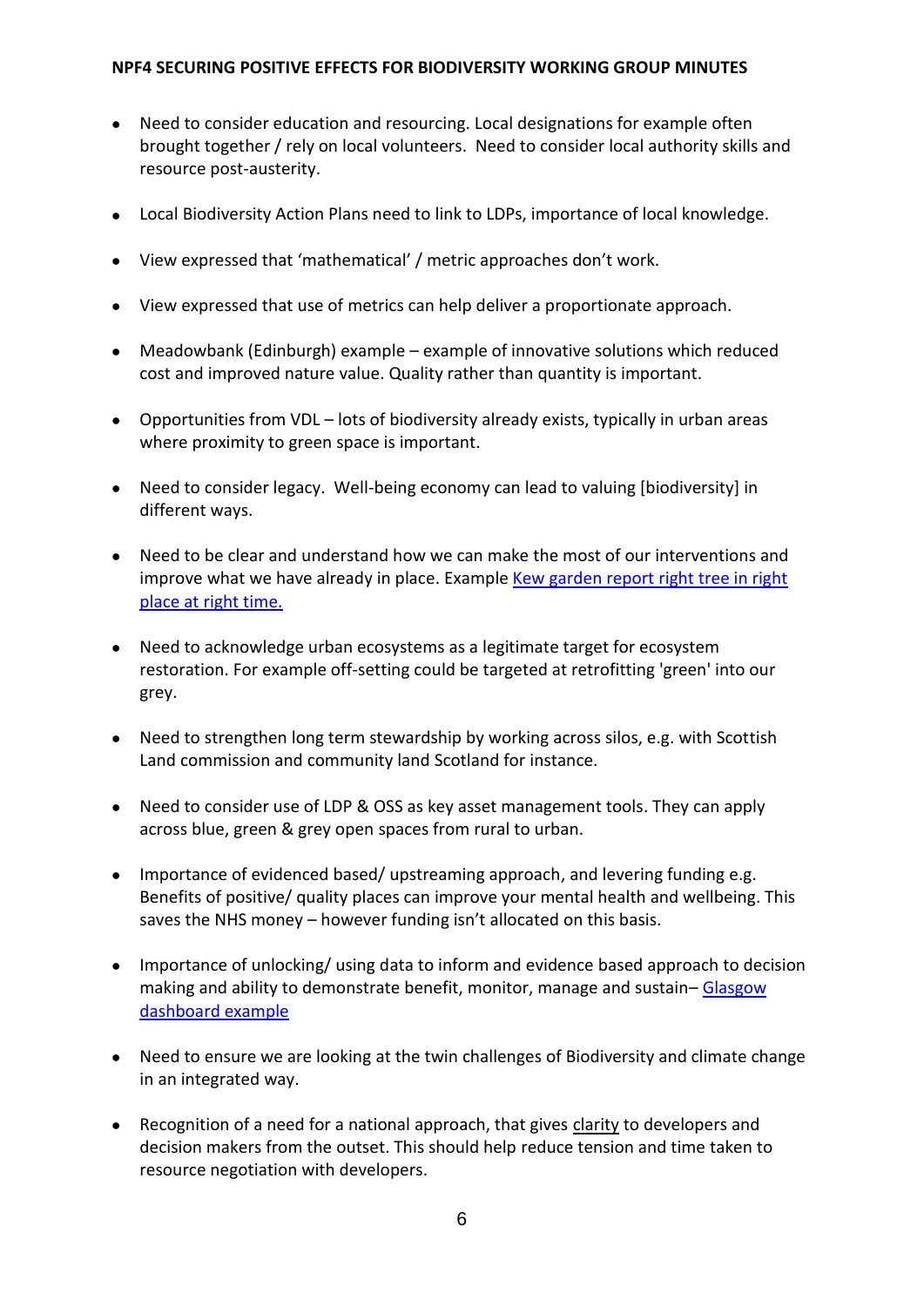- Needs to be flexible and avoid arbitrary targets to ensure that any approach doesn't dis-benefit marginal sites.
- View expressed on the need for a distinctive Scottish approach that recognises the difference in our land values and viability of sites to help unlock development.
- View expressed that the DEFRA Metric, which is on its third iteration, has developed over time, and offers an existing way to think about biodiversity.
- Need to consider resourcing and what skills will be required to achieve PEFB. Also need recognition that there will be a cost to both the developer and planning authorities. – Its hoped that the changes in planning fees may help with some resourcing.
- We need to consider VDL and the value of re-naturalisation, which can offer biodiversity benefit over development.
- Key consideration is how we work within our existing framework in Scotland, and consider how we can apply tools such as OSS and LBAPS

# **Attendees**

- SG: Biodiversity team Matthew Bird
- SG: Land Use Strategy team Keith McWhinnie
- SG: Energy Consents Alan Brogan
- SG: Planning and Architecture Cara Davidson (Chair)
- SG: Planning and Architecture Hannah Eamer
- SG: Planning and Architecture Kristen Anderson
- SG: Regeneration David Cowan
- Scottish Forestry Colin Edwards
- Nature Scot Simon Brooks
- Nature Scot Paul Sizeland
- CIEEM Hannah Williams
- Green Action Trust (Formerly CSGN) Deryck Irving
- Planning Authority Midlothian Emma Hay
- Planning Authority Gillian Dick, Glasgow
- Planning Authority Jamie McVie, Orkney
- Planning Authority Julie Dewar, Edinburgh
- Homes for Scotland Richard Holland
- Loch Lomond & the Trossachs National Park Authority Stuart Mearns
- Royal Town Planning Institute (RTPI) Robbie Calvert
- Scottish Council for Development & Industry (SCDI) David Kelly
- Scottish Environment LINK Charles Nathan
- Scottish Land Commission Shona Glenn
- Scottish Renewables Stephanie Conesa

### **Apologies**

Scottish Environment Protection Agency (SEPA) Scot Mathieson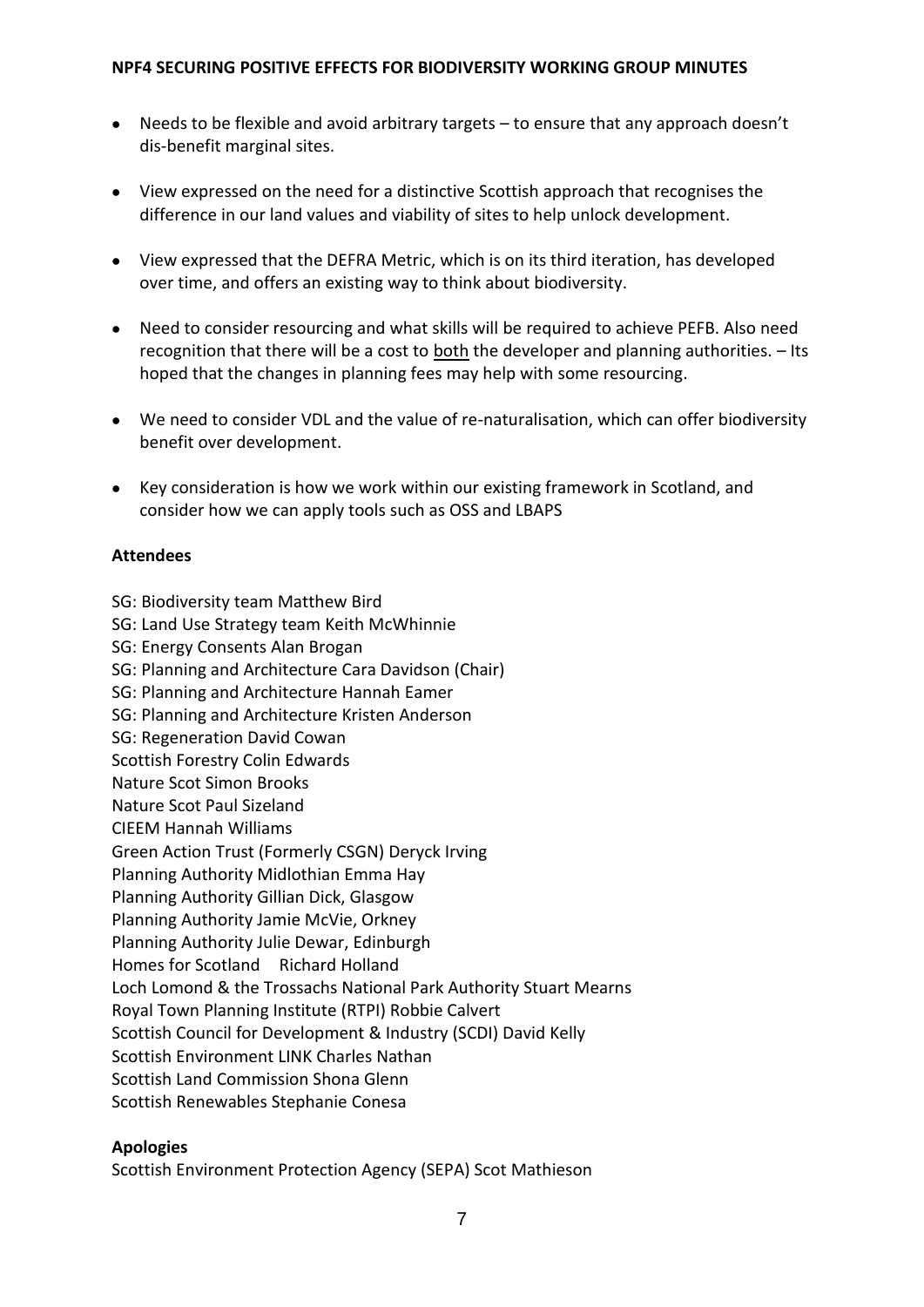#### **Transcript from Teams Chat - Plenary Discussion throughout session**

[10:30] Impact assessment relies on good quality geographical referenced data. Need to ensure clear tie in with digital planning Scotland, improvement service and Key agencies that are trying to unlock the power of this data. (2 liked)

[10:31] [On building with Nature standards] Glasgow has two officers trained in Building with Nature and are trying to compare the value for money from paying Gloucestshire wildlife trust for accreditation for building with nature compared with just embedding a place based approach / nature based solutions within our policy and guidance in dev plan and OSS

[10:32] Using work that we are doing through our role in H2020 Connecting Nature to try to unlock the data. Link to visualisation of the data in a dashboard. Feel free to explore. Visualises certain data as charts but also has the ability to layer community cohesion, economic, environment, health ^ wellbeing and biodiversity data over maps. We've used our OSS map base as an example. Working with academic partners both within and out with project to identify where GIS data is held [https://glasgowgis.maps.arcgis.com/apps/dashb](https://glasgowgis.maps.arcgis.com/apps/dashboards/d11c42a0a9d2416ba231392e6798e0ba) [oards/d11c42a0a9d2416ba231392e6798e0ba](https://glasgowgis.maps.arcgis.com/apps/dashboards/d11c42a0a9d2416ba231392e6798e0ba)

[10:35] Richard was asked if he could share the documents mentioned with the group? (1 liked)

[https://www.barratthomes.co.uk/campaigns/gi](https://www.barratthomes.co.uk/campaigns/giving-nature-a-barratt-home/) [ving-nature-a-barratt-home/](https://www.barratthomes.co.uk/campaigns/giving-nature-a-barratt-home/)

[https://www.rspb.org.uk/globalassets/downloa](https://www.rspb.org.uk/globalassets/downloads/documents/gardening-guide/001-barratt-garden-guide-final.pdf) [ds/documents/gardening-guide/001-barratt](https://www.rspb.org.uk/globalassets/downloads/documents/gardening-guide/001-barratt-garden-guide-final.pdf)[garden-guide-final.pdf](https://www.rspb.org.uk/globalassets/downloads/documents/gardening-guide/001-barratt-garden-guide-final.pdf)

[10:36] Glasgow are currently developing a decision making tool that will hopefully help organisations to identify the intervention they wish to make and it will then curate an impact assessment list of key data that you can collate to track, manage and sustain your action. (1 liked)

[10:41] share[d https://connectingnature.eu/](https://connectingnature.eu/) an[d https://www.naturebasedenterprise.eu/](https://www.naturebasedenterprise.eu/)

[10:42] Richard that is a key issue for me as well. As someone how lives in a relatively new built

estate. The mark changes that we the residents have had on the open spaces and the way that the gardens have been altered have not improved them that's for sure. (2 liked)

[10:43] Communities of interest developing nature based enterprise including community, green / blue infrastructure, energy, smart tech for NBS etc

[10:44] Land value and understanding how the land is valued is really important. as at the momement no value allocated to open space seen as a burden. VDL stays on register with no action as the development land value can be used to release mortgage funding for other developments. (1 liked)

[10:45] VDL that has self greening can be taken over into protected land but there is no funding for long term stewardship of that land or compensation for the loss in development land value (1 liked)

[10:47] Need to look intelligently at proper asset management of land and buildings. Think seriously about land swaps that allow us to have a positive impact on community, H&W, Environment, economy & biodiversity. So some of the development land that has sat for a very long time may need to be swapped out with failing open space. May then create better development that will create and add to existing environment / biodiversity and will also protect those areas that have developed great biodiversity naturally. (1 liked)

[10:48] Understanding the evidence from the geographical data will allow us to have evidence informed discussions that will make us all more efficient and effective and can ultimately save us a lot of money.

[10:49] Skills are a key element

[10:49] Good quality decision making can only become more efficient if we have the right data powering it up

[10:50] I agree on the skills issue - we have no in house ecological expertise in our authority and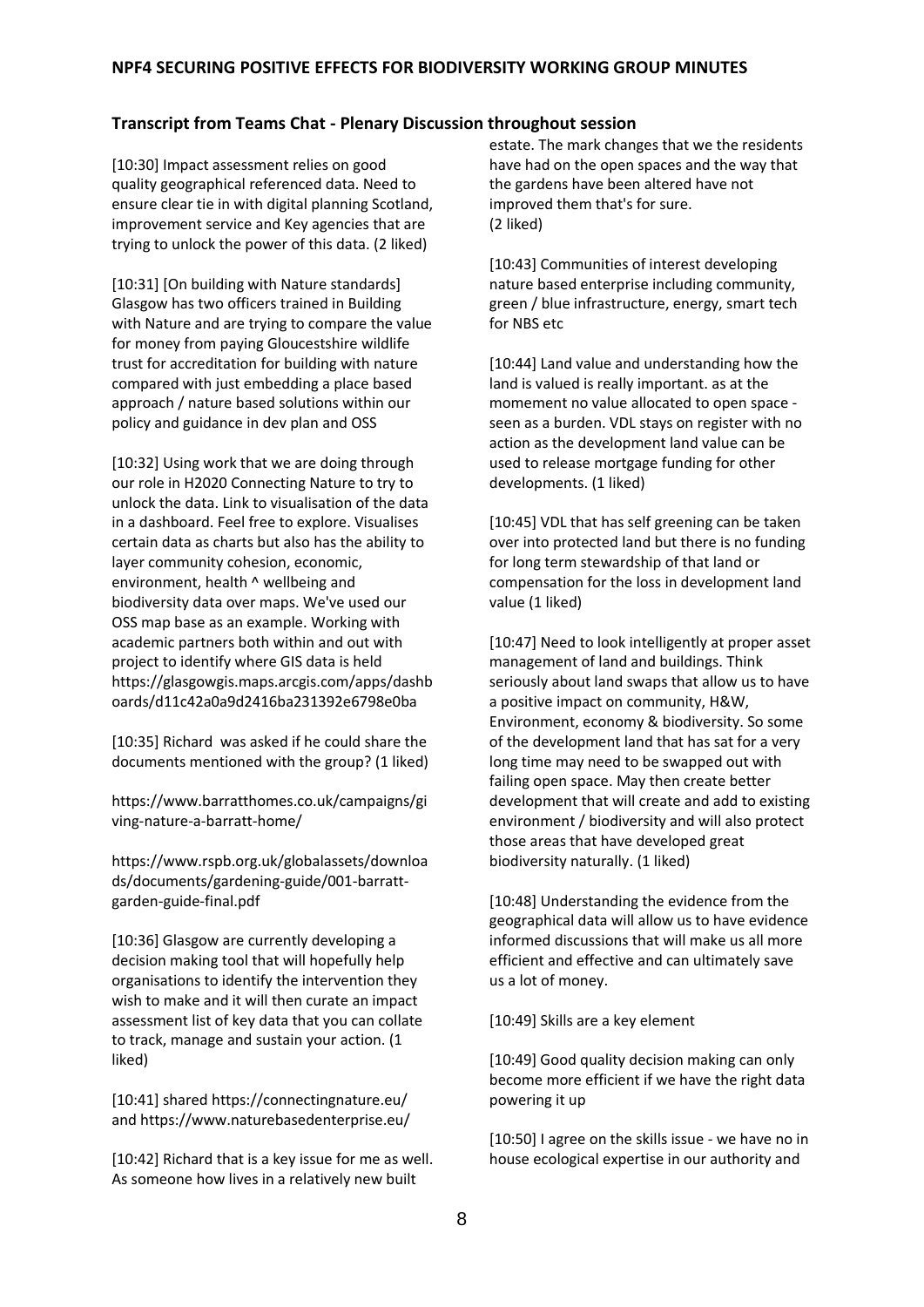this is unlikely to change. nor is buying in the skills an option given budget constraints

[10:50] Absolutely agree with Richard's point on skills. Vital to properly resource planning authorities and invest in upskilling. Our members across private and public sectors raise this as a key issue, especially for local government (1 liked)

#### [10:51]

[https://www.gov.uk/government/publications/f](https://www.gov.uk/government/publications/final-report-the-economics-of-biodiversity-the-dasgupta-review) [inal-report-the-economics-of-biodiversity-the](https://www.gov.uk/government/publications/final-report-the-economics-of-biodiversity-the-dasgupta-review)[dasgupta-review](https://www.gov.uk/government/publications/final-report-the-economics-of-biodiversity-the-dasgupta-review) Final Report - The Economics of Biodiversity: The Dasgupta Review Final Report of the Independent Review on the Economics of Biodiversity led by Professor Sir Partha Dasgupta. [www.gov.uk](http://www.gov.uk/)

[10:51] Yes - note one of poorer areas reported against by the Aichi targets report was underfunding

[10:52] Easy to get funding for project development and delivery. Really hard to get on going funding to solve the stewardship issue that would allow us to sustain projects

[10:52] Easy to get funding for project development and delivery. Really hard to get on going funding to solve the stewardship issue that would allow us to sustain projects

[10:53]I'm interested in the menu approach to mitigation measures - especially with cost information included. Seems similar to the green points approach

#### **Discussion Groups - MB**

[11:13] We liked LLT partnership plan and before lockdown we were looking at using that process for Pollok country park

[11:16] Ask to Alan Brogan for a chat about the biodiversity and community benefit aims and actions that you mentioned? It links to something we are working up with the Scottish Land Commission at the moment. [11:27] Alan Brogan - happy to catch up. (1 liked)

[11:16] Agree with Alan, taking the opportunities that cases present for improvements and enhancements

[10:53] Agree access to skill and experience. We have in house ecology support, it's key in this area (1 liked)

[10:53] Gillian - we even struggle to get funding for project development and delivery as we have no funding to offer from the authority

[10:54] Unlocking value in land is key too - agree with Richard. This needs to look across urban and rural areas.

[10:55] Emma - If the LDP identifies projects and sites can't deliver full improvement on site, is there an opportunity to offset using those projects to maximise biodiversity value?

[10:55] Emma Hay i agree. I have colleagues who are finding funding but then they walk away onto the next project. The project needs to be very big. So rules out smaller projects. A lot are what we describe as "Zombie" projects as you have to hack off the best bits to fit with the funding stream that you are chasing

[10:56] Richard - that would be the aim. Setting up a robust approach to off-setting would be a challenge but something that is needed

[10:57] Spot on Deryck...

[10:57] Gillian - that is a great description of the challenge

[11:42] ... or the needs of the specific species (cant see swift bricks working in every building for example)

[11:18] Our work [LLTNP] on Place Plans has identified opportunities raised by communities for improvements. Real opportunity here

[11:18] [Cunnigar](https://www.visitscotland.com/info/see-do/cuningar-loop-woodland-park-p1498501) worked because of Commonwealth Games. we don't have a lot of big sports projects to focus the mind

[11:19] Raise biodiversity up the chain by talking about it in a different way.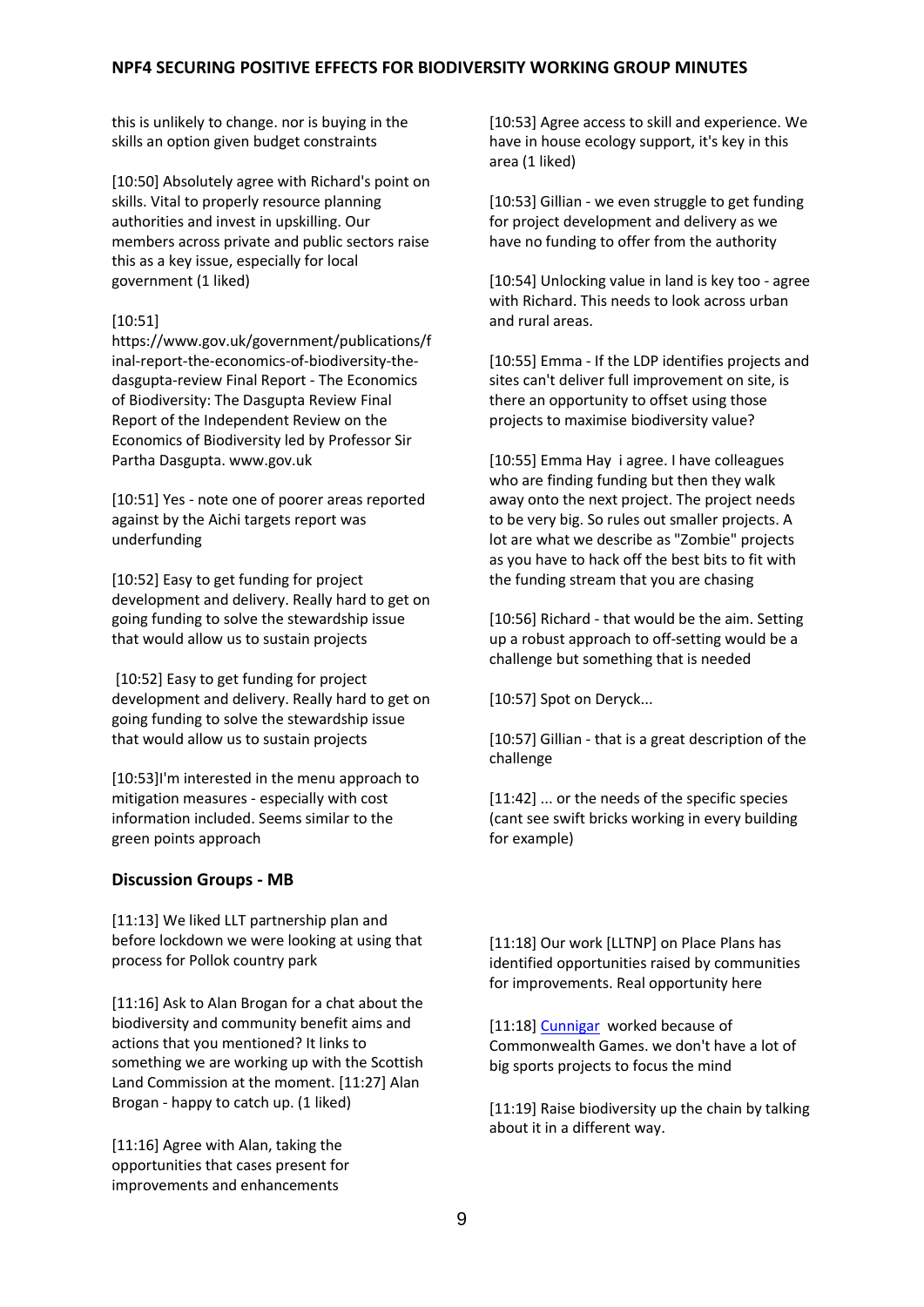[11:19] [Clyde Mission](https://www.gov.scot/publications/clyde-mission/) is another opportunity but also a big risk that we will end up with a whole load of zombie projects - just because funding is available (1 liked)

[11:22] COP26 is meaning that we are getting lots of "projects" knocking on GCC door because they want to plant trees. But nobody has looked for the right tree in the right place for the right reason. No idea or plan for the long term maintenance or sustainability of the trees and no understanding if the community actually want them. we don't manage the "abandoned" trees that we already have properly. In real danger of adding more carbon to climate with all the "tools" needed to plant these trees and deal with the fall out. (1 liked)

[11:26] Absolutely, - management of woodland is criminally lacking in most of urban Scotland

[11:28] Building standards do a pre sign off on developments with big developers. This has caused huge problems with some of our energy and biodiversity conditions because they then argue compliance with BS who say that because presigned can't change it. We end up with conditions being removed

[11:29] Building with nature was developed by the wildlife trust and RTPI as a response to the dismantling of the English planning system. But it costs a hec of a lot of money to engage with that process in order to get a "kitemark"

[11:30] Some of the issues come with the political red line boundaries as well

[11:31] Just to add to Deryck and Emma point re design. Research on SPP concluded more upfront and prescriptive placemaking principles necessary to carry through to DM, RTPI have advocated this for NPF4. This could add more weight to a refreshed Designing Streets, to include biodiversity and NBS

[11:32] I have to leave for another meeting. Apologies and thanks

11:32] Sepa was exploring with Nestle Landscape enterprise networks. Piloting in south of scotland. Trying to link business

environmental needs ( where the money is) to opportunities in communities - offsetting

[11:33] Iterative data management

SESSION 2.

[12:06] Also or planning law and regs are different

[12:11] As professionals we can do that but trying to have conversations with deprived community using the words biodiversity, ecology etc is inclreadibly difficult. GCC biodiversity officers see water voles our community see rats that are pests to be exterminated.

[12:12] Kew garden report is great about right tree in right place at right time.

[12:12] Circular economy and reuse, re imagine, re position are all better than releaseing the carbon into the air from an old tree and then planting a new one.

[12:13] In conversation with COSLA and LA's reps. Cosla aiming to sign declaration. GCC due to sign in March. Info going to COSLA Environment & economy cmttee

[12:15] urban ecosystems need to be acknowledged as a separate issue, and as a legitimate target for ecosystem restoration. Offsetting could be targeted at retrofitting 'green' into our grey. (1 liked)

[12:15] Dick, Gillian (DRS) (Guest) Heavily engineered infrastructure projects are funded. Forth bridge and CSGN were both national developments in NPF3. One was fully funded the other the LA's were patted on the back and told to get on with it

[12:17] Need to power up the long term stewardship by working with Scottish Land commission and community land Scotland for instance. No money in LA budgets for this unless budgets are reframed. We've started talking about LDP & OSS as key asset management tools that need resourced.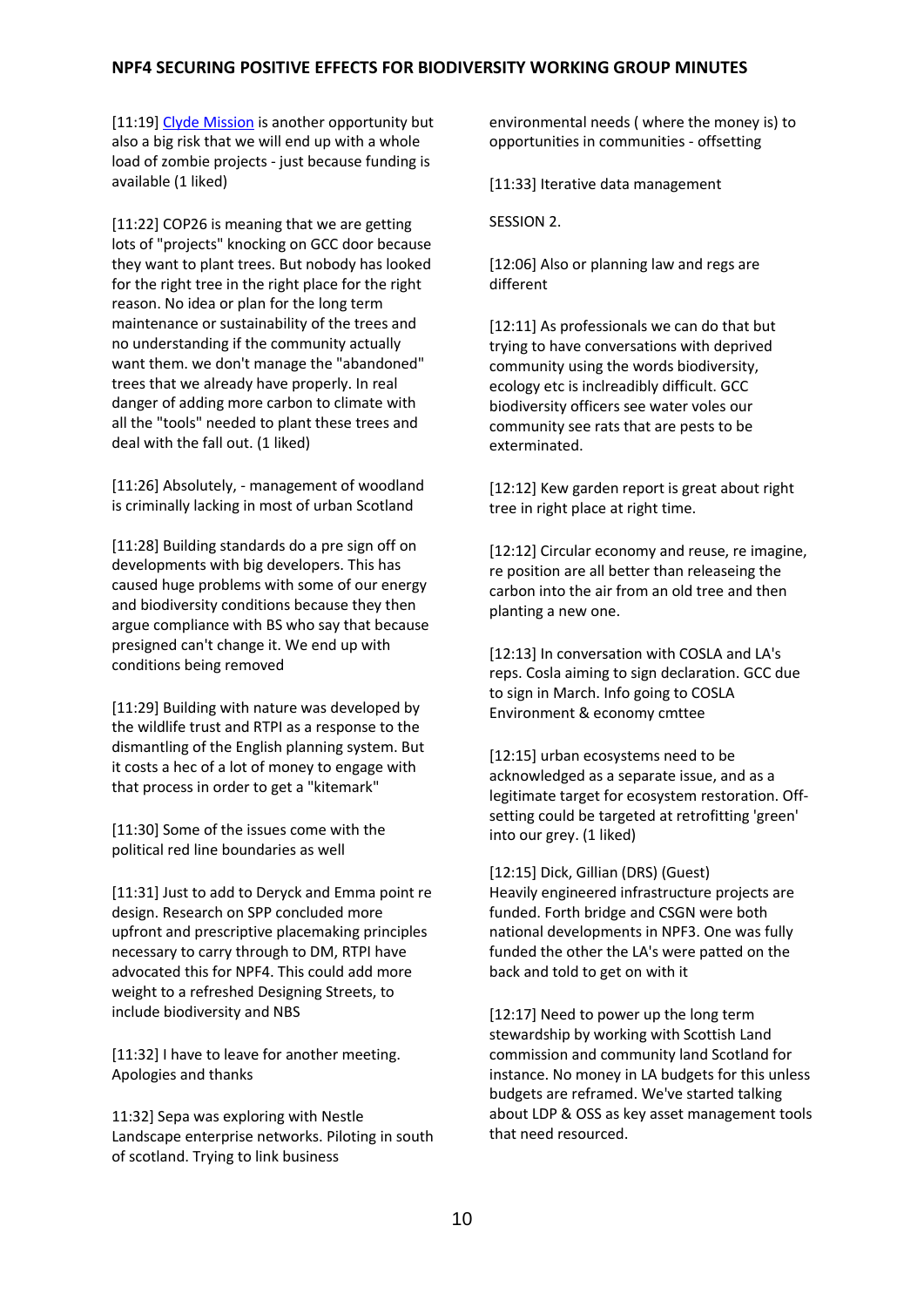[12:17] Don't talk about green…Green is soft fluffy and soggy\*

[12:18] our OSS (when revised) will be an asset management tool thanks to the involvement of our land team. (1 liked)

[12:18] OPen space is blue, green & grey. Biodiversity actions can be taken on all of these. It's also not horizontal and there are actions we can take on the vertical and on the roof of buildings (1 liked)

[12:20] Need to have evidence to talk about benefits. We can save you money and make you more effective and efficient if you take these actions. We have the evidence or are getting the evidence of the Health & wellbeing beefits that if you engage with a place it improves your mental health and wellbeing. This saves the NHS money but we get none of that funding.

#### **Discussion Group – CD**

[11:11] Level the playing field, make positive effects mandatory...?

[11:13] coming at this from a non planning background how could we then make those positive effects long term. which to me moves into a behavioural issue. (1 liked)

[11:14] Note tehe BNG principles in full recommend as long a time scale as possible for securing postive effect

[11:14] i.e. management beyond 30yr

[11:20] so a simple example of what i mean would be i have changed the way i manage my garden. I know have longer grass, wild flowers and some other things. This stand out from the carefully manicured lawns in a lot of other houses. however i now have a good range of garden birds, hedgehogs, more butterflies etc.

[11:23] was just going to note a flood alleviation project which incorporated nature based solutions, the BNG process and natural capital approaches

[12:21 what is the best place to look at a summary of the health and well being evidence?

[12:21] The major biodiversity win for Glasgow is having Loch Lomond and Trossachs as a functioning eco system. We don't have to pay for it but we offload (in normal times) a lot of people into that space that can have a large negative impact.

[12:22] the dashboard that we have created helps to find the data then you need to track it

[12:23] ok, will take a look at it. Thank you

[12:24] Emma Hay i've conversations with improvement service about how we take all the leg work that we have done and share that around Scotland as most of the data is national and we are just putting a glasgow frame on it. (1 liked)

[11:23] You're right Jamie. At application stage it's often too late. Could we agree to have a methodology that allows us to identify the biodiversity value of current use first and what then might be needed to demonstrate gain? That allows us to agree a contract with the value built in ahead of plans, ahead of applications. If through the application stage we go through the detail and find we can't deliver all on site through avoidance or enhancement, how do we offset the shortfall in value (and gain) by contributing to locally identified projects?

#### [11:25]

[https://www.scottishrenewables.com/publicati](mhtml:file://C:/Users/U418123/AppData/Local/Microsoft/Windows/INetCache/Content.Outlook/NF82XKH0/Biodiversity%201st%20working%20group%20m%20(as%20Web%20Page).mht!https://www.scottishrenewables.com/publications/739-wind-power-and-peatland-enhancing-unique-habitats) [ons/739-wind-power-and-peatland-enhancing](mhtml:file://C:/Users/U418123/AppData/Local/Microsoft/Windows/INetCache/Content.Outlook/NF82XKH0/Biodiversity%201st%20working%20group%20m%20(as%20Web%20Page).mht!https://www.scottishrenewables.com/publications/739-wind-power-and-peatland-enhancing-unique-habitats)[unique-habitats](mhtml:file://C:/Users/U418123/AppData/Local/Microsoft/Windows/INetCache/Content.Outlook/NF82XKH0/Biodiversity%201st%20working%20group%20m%20(as%20Web%20Page).mht!https://www.scottishrenewables.com/publications/739-wind-power-and-peatland-enhancing-unique-habitats)

[11:26] very much second that thought Charles

[11:27] Thanks everyone - suggest we bring to close and rejoin main call 11:35

[11:27] Mitigation hierarchy is important.